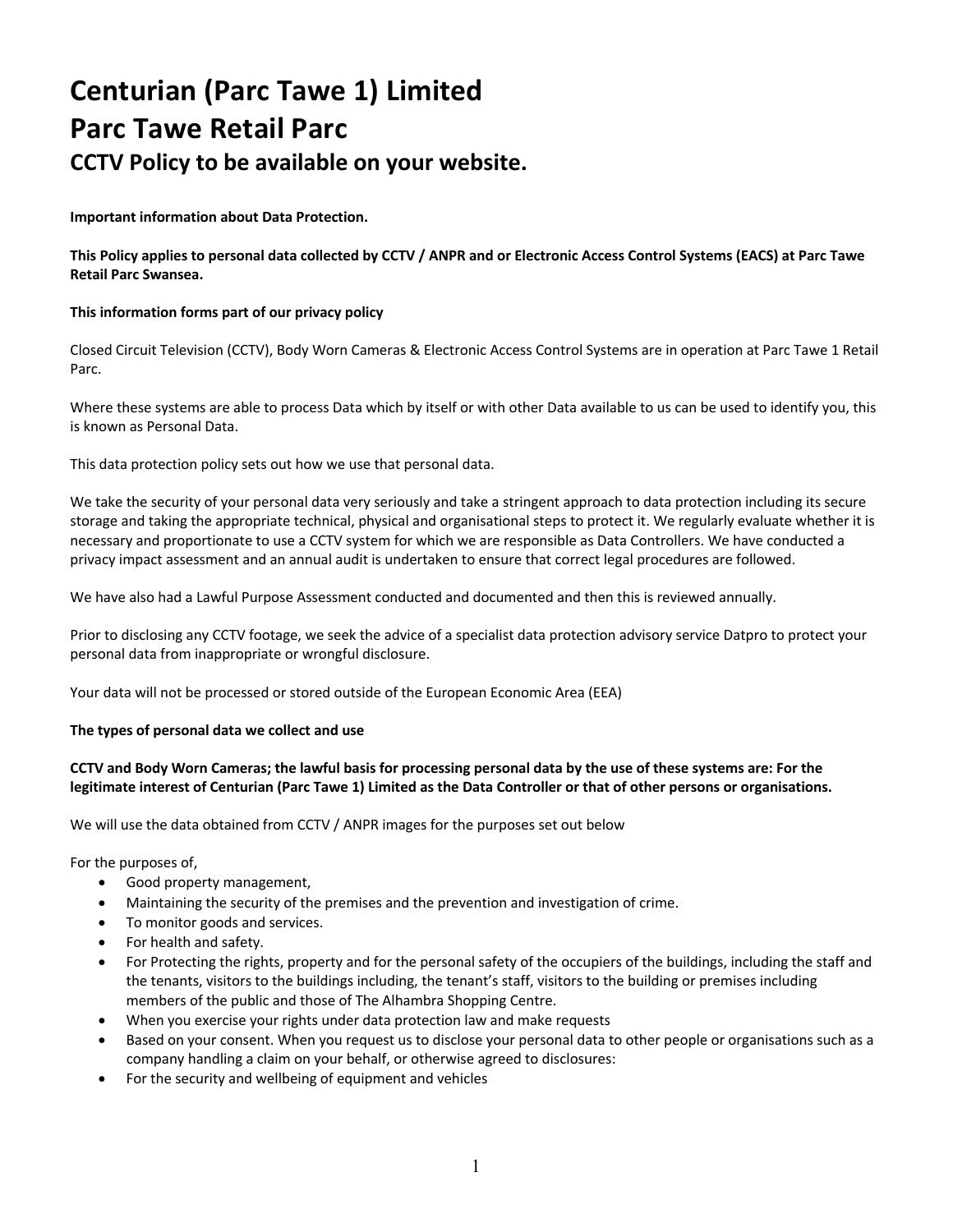## **RETENTION PERIOD**

#### CCTV recorded images

Recorded images will be kept for a limited period only usually a maximum of 30 days and are then erased.

The exception being where images are required for evidential purposes or another legally valid reason including responses to your legal rights (subject rights).

The Data will be collected directly during any visits you make to Parc Tawe 1 Retail Parc.

# **When using an Electronic Access Control System, the Lawful Basis for Processing Personal Data via the use of an Electronic Access Control System is:**

### **For the legitimate interest of the data controller or that of other persons or organisations.**

We will use your data for the purposes set out below

The data will be collected **directly** and may include a combination of the following Personal Data dependant on the system itself and its objectives. Your name

Your photographic image The company you work for Your position within that company Your vehicle registration number Your address and contact details

The Access Control System when in use may record the days / times that you enter and leave the premises. This information will not be given to any third parties including your employer without first obtaining your permission and will not be used to make any automated decisions concerning your employment.

Prior to any of your data being entered or processed by or into an access control system you will be advised of the exact content of the required data and the purposes for which your data will be used.

You will have the right to question why the data is required and to object to anything that you do not want to be processed.

Where you give your consent to your personal data being processed you will have the right to withdraw that consent at any time.

## **Retention Periods**

Your data will only be kept within the access control system for the duration of time during which you asked to use the system in order to gain entry and to leave the premises where it is installed.

Following which your Data will be deleted from the system, for example when and if you are no longer employed in the building or are not intending to re-visit the building again.

## **We will process your personal data:**

As necessary to comply with a legal obligation, e.g.:

- •When you exercise your rights under data protection law and make requests:
- •For compliance with legal and regulatory requirements and related disclosures:
- •For establishment and defence of legal rights:
- •For activities relating to the prevention, detection and investigation of crime:
- •To verify your identity.
- •For the security of the premises
- •For Health and Safety
- •For the safety and security of tenants, their employees and members of the public
- •For Good property/estate management